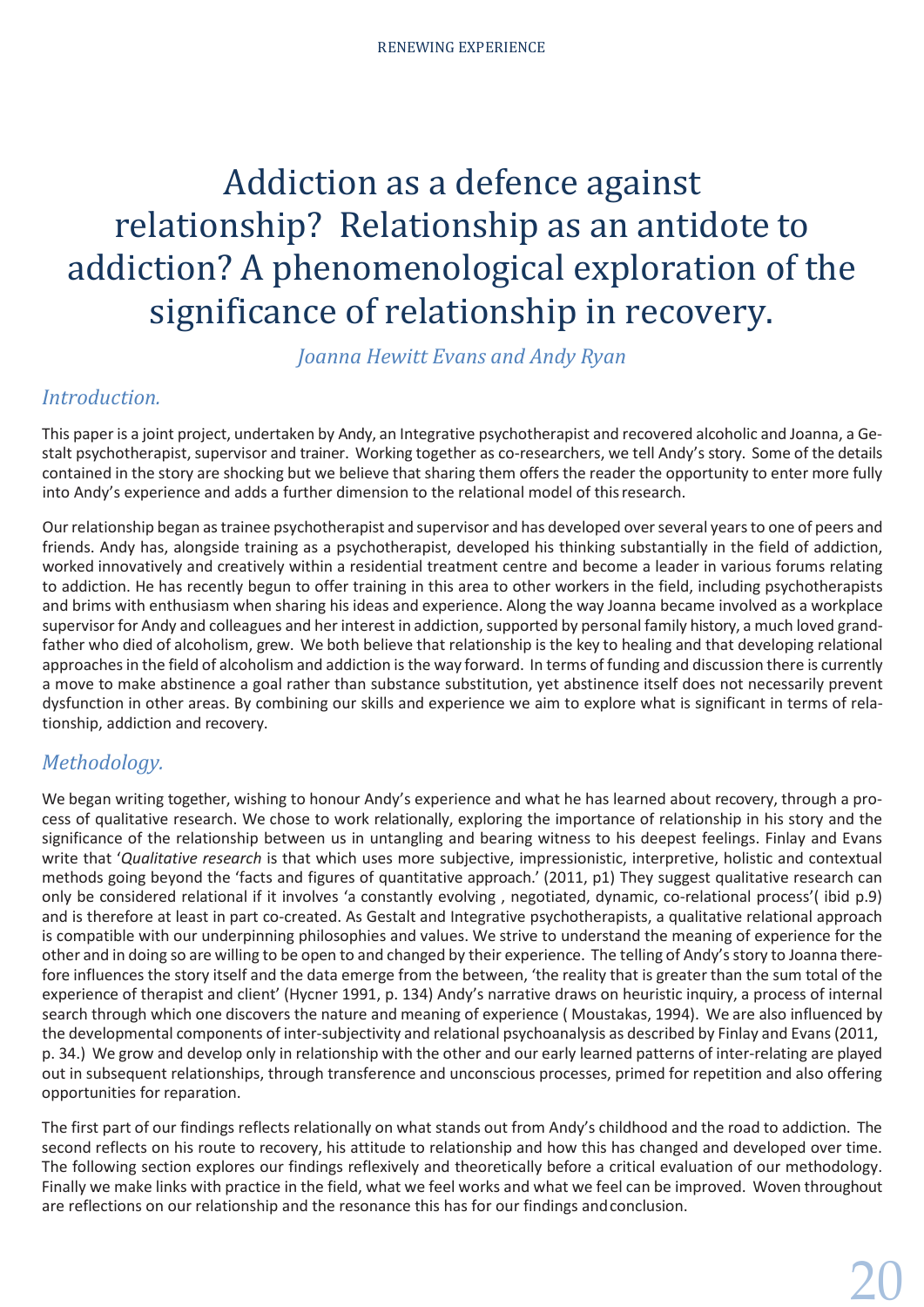# *Data Collection.*

We first conducted an unstructured interview exploring phenomenologically, what relationship meant to Andy in his experience of addiction and recovery. The interview took place at Andy's home at a time when we considered we knew each other well. Consequently some information was familiar to Joanna, but experienced differently by her in this context. Some was new. Subsequent to this we increased our data through email correspondence, skype and face to face discussion. In fact there was a danger of becoming overwhelmed by data as we emerged ourselves in our exploration. At the same time we were paying attention to the impact of and on our relationship. Neither of us wanted to hijack the process – our determination to write relationally- one in UK, one in France, felt very rich but also at times a bit like being lost in a jungle, both finding pathways but being unsure which to follow. We wondered if we were becoming addicted to the journey rather than to an end result, perhaps, in some ways, mirroring the process ofrecovery.

# *Data analysis.*

We seemed lost in ever-growing data for a long time. We tried to organize it in terms of themes but this seemed unwieldy. We did some joint supervision within a group on a residential and came up with a provisional title. What was clear was that there was a separation between the lack of relationship in Andy's history and the role of relationship in recovery. A structure began to emerge but the process continued for almost anther year.

Finally we stopped worrying and let the material speak for itself. Key moments seemed to emerge- memories from Andy's history which stood out, some of which came up repeatedly in discussions, and which were significant both to Andy and to Joanna in the way that she was impacted by them. There were also aspects of our connection and the way we had grown together. Andy likened this process to one that works well in addiction, allowing the space for the client's chaos to settle, to 'taking your foot off the gas,' holding the boundaries and letting the client's coping strategies emerge. In the between of our relationship with each other and with the research, direction and meaning emerged. This surrender to the between, supports the concept of dialogue, where experience is confirmed and a new direction emerges. (Heard, 1993)

Our approach tends towards a narrative analysis, engaging in reflexive discussion of Andy's story, his personal struggle with addiction and his recovery. We also consider the significance of the contextual field , including our relationship. Finlay and Madill (in Finlay and Evans Eds. 2009, p.146) describe the complexity of narrative analysis and emphasise the 'constructed and collaborative nature of research narratives.' 'Researchers need to take care to distinguish between living a life story, telling and re-living that life story and then re-telling that life story.' (Clandini and Conelly, 1994, ibid)

# *Ethics.*

Finlay and Evans suggest that' relational centred researchers experience ethical challenges particularly acutely' (2009, p159). They argue that 'relational ethics demands that we recognize the interconnection between researcher and researched and our wider communities.' (ibid) In this research Andy was co-researcher in the sense of co-author as well as providing the data through his story. The material he shares is very personal and connects with his personal and professional fields. Aided by our previous relationship and the level of trust between us the level of self disclosure is very deep. As psychotherapists we are both aware of the power of self disclosure ( Perls, 1992, Zahm, 1995 ) We therefore agreed from the beginning that we would work with whatever arose, but that either of us could choose not to include something or to remove it later.

We re-visited this decision at different points in our project, particularly regarding Andy's personal experience, including also our relationship and the wider field in which we work. Andy chose not to remove anything because of his determination to move beyond the shadow of any shame, and his conviction that sharing his story would benefit others and be helpful professionally. Joanna, conscious of a potential power imbalance, based on her previous role as supervisor, shared her anxiety regarding this but was also aware that potential transference could make her over-protective. We also discussed the impact of our findings on those who work in the field. Supervision was helpful in exploring ethical issues.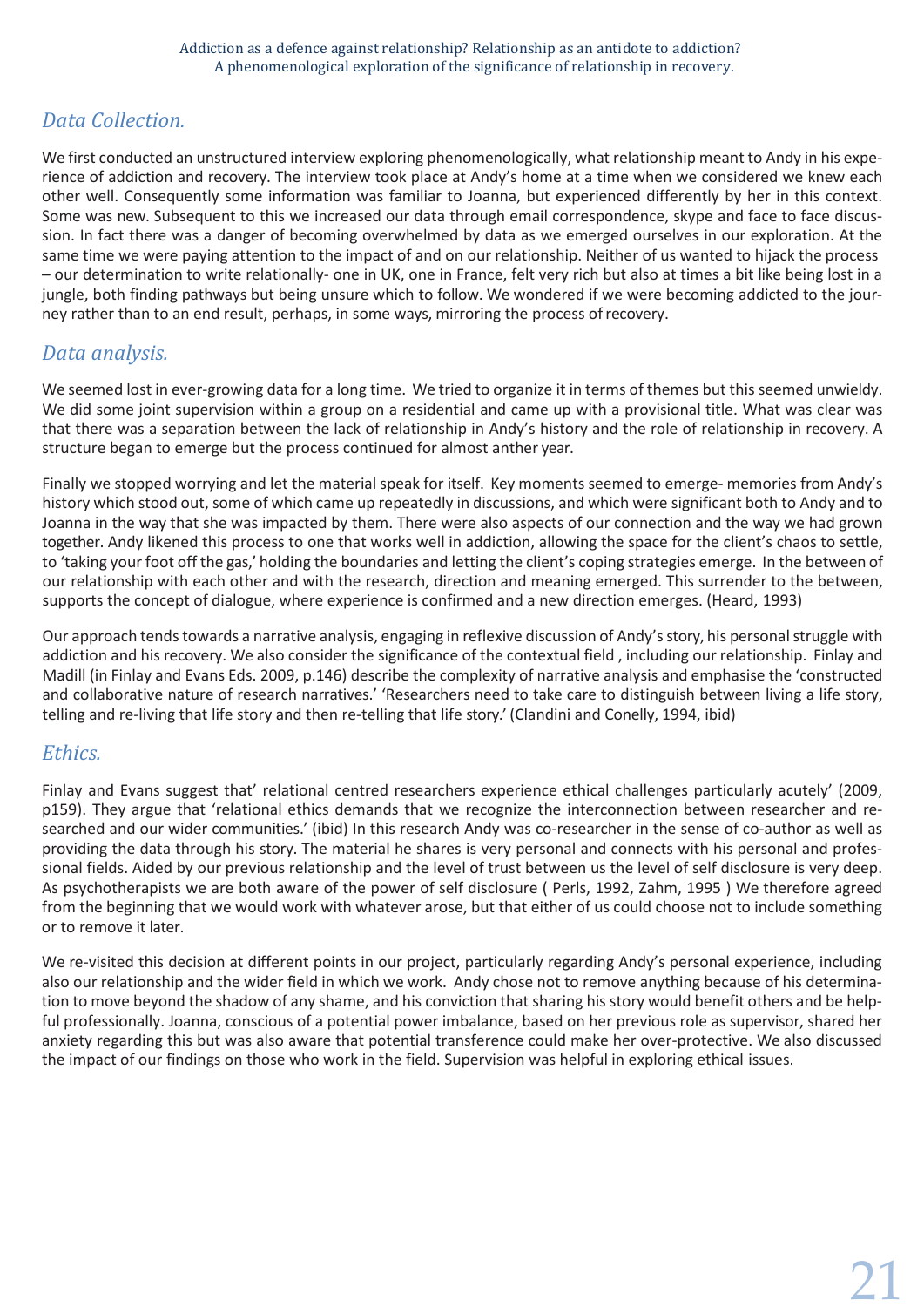# Findings.

# *The Road to Addiction.*

In the interview Andy describes a childhood environment where 'my brother threw fucking darts at me for a laugh.' His parents are unapproachable and seem oblivious to intense sibling violence and cruelty. His language oscillates between past and present, at times invoking the confusion, anger and hurt of a child and at others is moderated through the lens of psychotherapy training where he sounds more distant and reflective. He describes his early years as lacking 'nurture, attunement and safety..As children we were given responsibility for Mum's feelings and had a father with limited emotional availability...Does Mum throwing pots in the sink mean she is angry with me or with Dad ? ..How can I know my Dad or he know me if he is constantly obsessed with work or down the pub?' He says with yearning 'If I'd gone to my mum and said "Mum I'm really scared," or "My brother's doing this and I can't cope," the immediate thought is... "Get a grip of yourself."' He also says 'You could never leave anything in my house with 'them' (brothers) around … It was just took.... you couldn't put anything anywhere safe.' The little boy is present in his words , wanting someone to protect him and to respect the little things he tried desperately to hide, a small R2D2 figure covered in stickers 'that was really nice and I loved it and I used to stash him all over the place to try and hide him.' Joanna was aware of a sense of physical emptiness as Andy evoked the past and of a desire to protect amidst images of her own children when small.

Andy also says, 'I felt like an adult, I felt like I knew stuff.' He describes feeling different to his peers, thinking, '.. you don't get it do you, you don't get it. ...watching two 11 year olds or 12 years olds role around on a bit of tarmac....I'd think, that's not a fucking fight!'

There is repeated evidence in the transcript of Andy's loss of spontaneity and childlike joy, of his always being on guard. At the same time he says, 'I always remember there being drink around as a child and sneaking or being given a drink during birthdays, Christmas or whenever there were parties. I can almost remember the sense of its being a reward or feeling special because I was given a drink.' Alcohol became linked to feeling good, special in a world where there was little opportunity for specialness and paradoxically formed a bridge to relationship or at least pseudo relationship with the adult providing the 'treat'.

Later he says, referring to his father, 'And everyone loves the guy that can walk into a bar and buy everyone a drink. Everyone loves that...That was a big message in the house- to relax, de-stress or enjoy yourself alcohol would have to be involved….after a hard day's work….or as part of a family event or day out.' Alcohol became seen as the way to have friends or 'relationships' and of sublimating difficult feelings, tension, tiredness, stress.

This message is acted out vividly in his adolescence. Andy describes a school trip to Germany 'sharing a house with a German family, my German was terrible, I was 13 to 14 years old ,nowhere near any of the other students and scared, but detached to a degree and at a party. I drank some schnapps and the sensation hit me straight away, the anxiety lifted. I forgot where I was …and felt amazingly confident, my sense of humour came out and I wasn't bothered about my environment...what a relief… I didn't stop drinking that night and was sick for two days. ..My mother was ashamed of what other people would think and my dad laughed (when my mother wasn't around). I don't think that sense of relief ever left me after that experience. I knew there was an answer to this painful way of living.' There is a sense of pseudo –relationship created by alcohol, which has desensitised the scare and created a sense of a more confident seeming connection to others, including his father.

Later he refers to the drinking culture as very powerful and laced with rites of passage. One example is 'being sick and having to drink straight after, being told "that's how you will get used to drinking and be able to handle it, " followed by 'further abuse for being less and a wimp on site the next day .' Andy refers to a sense of shame, 'because I couldn't poison myself sufficiently to their standards' and because 'my father was embarrassed as well, which was hurtful as I wanted him to stop the madness at times.' The sense of yearning for connection is potent, and as when a child, linked to being able to manage and control alcohol.

Joanna's reaction to Andy's description, feeling his longing for support from his father and his loneliness as a young boy was very physical, entailing intense heat in her neck, a constriction in her jaw, swollen lump in her throat and pain in her stomach. She felt she recognised this as sadness, shame and retroflected rage. When she shared her experience with Andy he immediately described the reaction as familiar to his own bodily reactions, continuing now when working with clients in recovery and including a history of stomach problems.

22 Andy describes the escalation of the significance of alcohol as his job and responsibilities became more stressful and potentially more isolating with work in Europe. 'Yes back in Germany. I learned of a different level of drinking on the overnight ferries ...We would go straight to duty free, get plenty of spirits and get so drunk. .. I could feel the atmosphere as we drove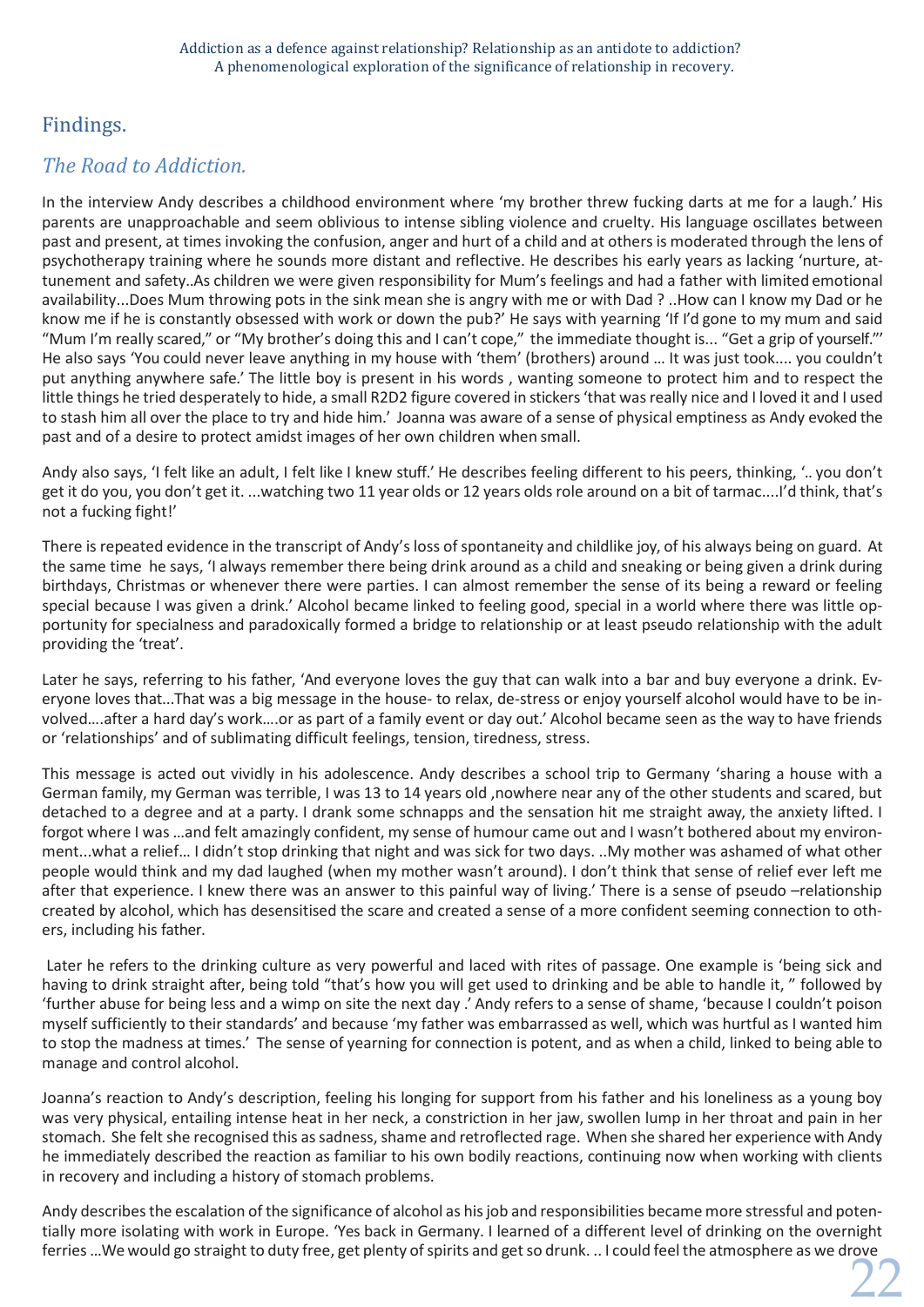towards the ferry and I loved it …there was even a strange sense of belonging and camaraderie...' The sense of finally feeling connected to the other workers, of the pseudo-relationship formed by alcohol is vividly present.

Later Andy describes his experience as a young adult going to rehabilitation. 'It's like winter time and I walked in...it was wet and it was dark and I had a couple of black bin liners.. I didn't know anyone in there, so there was no relationship for me. I was just frightened and alone.' Hearing this Joanna felt physically cold and chilled, again in her stomach. The cold bleak environment outside seemed to echo a sense of coldness and winter time inside.

Andy's language and descriptions of the time he went into rehab indicate a sense of objectification both by others and by himself. He recounts being told "let's get you to your room, breathalyse you" When met by Joanna's shock at this he conveys the sense of resignation and hopelessness he felt at that time '...it's nothing compared to hospitals where people say "these beds are for people who are really sick" and doctors doing examinations and leaving the curtains open because you're not really... human'?

He describes accepting this feeling of de- humanisation. There is a sense of resignation, of 'not particularly feeling a lot… but wondering when someone dies on the ward if that will be me ..if this is my last night...But there's a strange relief with that because then it would all end. It's a horrible place to be not even caring about me.'

There is a also a link here with his earlier history, feeling he had no personal identity, 'I could walk into a bar and buy everyone a drink and they'd say, "Fucking Dave's son. He's a good lad isn't he?" I didn't even have a name.'

Andy also indicates a sense of objectifying others around him, 'there's me and there's these other people that are going to try and do stuff.' There is a sense in which none of these people have faces – their responses in Andy's view are pre- determined. He is second guessing and predicting the environment, as he did when he was a child.

At this point in the interview Andy recognises how he is shutting down feelings and disconnecting. When Joanna refers to her sense of fear, despair and overwhelm, he says, 'I'm struggling to feel anything now... my windpipe is going dry and my stomach is like a dead weight …it's so familiar.' There then seems to be confusion between past and present. 'It's just I don't want to talk and I don't want to....being on a ward and people trying to strike conversation up, it was such hard work. You start to think please just leave me alone, anything to avoid eye contact.' And yet when brought back to the here and now, as Joanna points out gently that he is in fact making good eye contact and that she can see his distress he is able to share his sense of shame and how he no longer carries as much when around people he feels safe with. 'I'm safe to talk about this stuff now and I'm not going to go back to that place today.'

At one point reflecting on our dialogue Andy wrote to Joanna ' I have a reluctance to unpack the transcript session as my fear is that I will just see how you are with me as a method, or as your way of being as a therapist.' The past anxieties had again come to the fore. However he then reflects on our relationship and says 'Yet as I type this I know that not to be true... through your attuning and inquiry I felt that you cared.'

## *The route to recovery.*

As he moved towards describing the time he stopped drinking Andy shared a memory of a nurse he met when he was in hospital, seriously ill through addiction. She moved his drip so that he could see the fireworks- 'a little thing but to someone frightened, really frightened and little she conveyed a sense of being seen even if it was difficult to let that knowledge in. It didn't feel like a relationship. It felt more like jumping on someone's coat tails and just hanging on and saying, "can you just stay there for a bit because I'm not sure what the hell is happening right now." ...I think she saw I was frightened.' The yearning to be seen is very vivid. Joanna felt very touched by this, remembering times she had enjoyed fireworks with her own children, when they were small, wanting like the nurse to protect and nurture.

In the treatment centre Andy describes having an indirect desire for contact which he relates to the desire to live. 'Isaw it in a few people, real loneliness in the treatment...odd moments I could see in people's eyes that they wanted to live and I was intrigued about them.'

He describes a fellow client, a man just slightly older than himself who seemed really happy and would say, "we don't have to do it anymore", feeling really impacted by him, by his talking about going on holiday and how big the planet was. However he also says, 'I hated him for it because he was right…it was almost like getting *us* a memory and saying, "Remember that. Remember what living life is like and you don't have to pick a bottle up...."' Andy describes his behavior towards this man as 'like picking on the person I really wanted to be. It was like, "Fuck off will you and stop being so positive. Don't you know everyone in his building is going to die soon?"' At the same time Andy describes feeling utterly confused because 'I believed him and ... in those moments something would shift for me...it was like the defibrillators …it was like 'poof' , a sense of being able to move from 'a spiritual rock bottom…a soul rock bottom"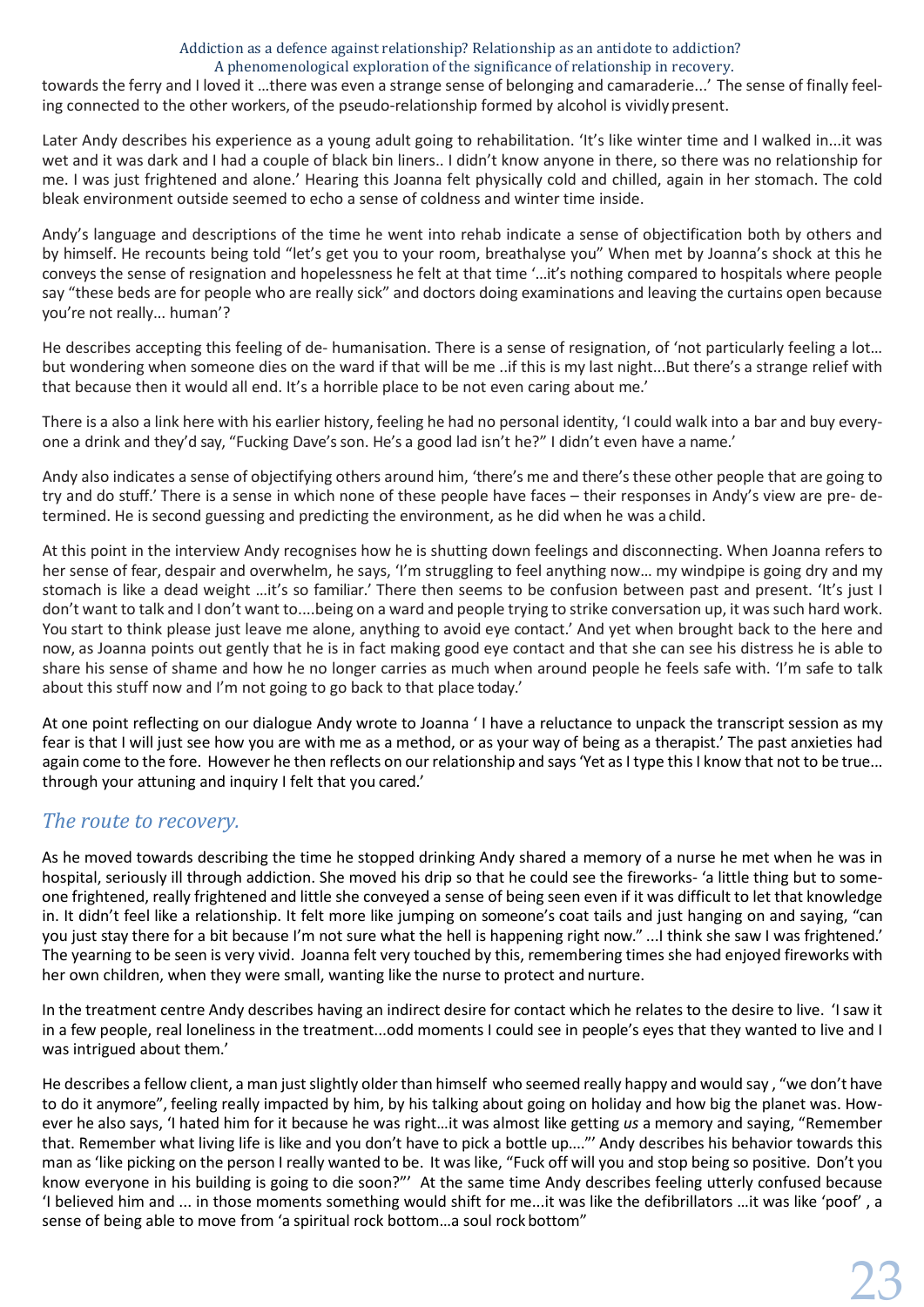On re- reading our dialogue Andy wrote that 'whilst in the transcript I know I am curious about what the other guy was so happy about …I know there was a deep anger at the sight of others as they related, the juxtaposition of seeing what I wanted so much …and feeling the internal barrenness in my own relationships...heightened by the soul crushing fear of not wanting to keep repeating the cycle of self- harm'. His memory suggests a wakening desire for relationship alongside growing, sometimes overwhelming feelings of fear, anger and sadness. So Andy kept checking out this man and others like him, hypervigilant as when a child. 'I was watching and watching to see how consistent they was' On re-reading the transcript Joanna became aware that she had been eager for him to find relationships, wanting them to be the answer and that she had not really been attuned to his ambivalence.

Andy describes the treatment centre as helpful but limited because 'it was quite shame based.' There were messages like 'you've been selfish, you've been inconsiderate...now let's do something different.' He says however 'If you were quick on the uptake to admit when you're wrong you'll be ok…' Acting ashamed became a way of being able to get by and manipulate the environment but avoid deeper feelings. He describes similar experiences with sponsers who didn't seem to understand everything he had learned and AA meetings where, 'I would share into what felt like a big void.' As he described this Joanna noticed Andy lowering his head and sensing shame in her counter-transference asked him about it. He said, 'I had moments of believing there was something wrong with me.' Looking back he says passionately and angrily, 'It's like, if you do service at meetings, if you carry the message to others… doesn't that make you good? It's a powerful place to be because these poor unsuspecting people who are alcoholics don't know…and it worked …"cast your stuff into the middle of the room and leave it there." That was the relationship in the meetings.'

Andy clearly dissatisfied by relationships at this time, kept relatively isolated, treating his flat as a kind ofsanctuary where, in contrast to when he was a child he could have his own space. He says many people went to meetings then back to their space, a bit like going to the Off License and back. He says, 'I was thinking. ..I'm sick of coming here. I'm sick of listening to people beating themselves up. .. everything the same, the same.'

On deciding to go to college and thereby accessing free therapy, Andy began to experience a very different relationship. He says initially he did not feel any connection with his therapist but was intrigued by 'how comfortable she sat in her own skin…a bit like the guy at the rehab centre." He then says that although he wouldn't have said it at the time if he had had to stop, 'I would miss you( the therapist ) and I would miss what I get from being around you.' He describes telling his therapist about the time his brother broke his ( Andy's) wrist, a story he had told many times. 'I could just hear a noise ( wrist breaking), my brother was an arsehole for doing it and you know that's the way it was back then.' He was shocked when his therapist cried and even more shocked when he assumed she didn't want to hear such difficult things and was told, "I'm fine thanks. I was really sad about what I heard. And I'm ok now." He says she was 'doing what I want to do…crying...it was a massive moment to see someone cry.' With his therapist Andy felt able to explore new territory, to stop objectifying himself. He says I would often blame the therapist for starting things off in me…you know even then not wanting to own.., but it gradually it became not 'I will say something then you will say something, which was very like AA, but *we* will discuss something.' Andy's sense of himself as a manipulator changed as he realized what he was really trying to get: 'I want to care and I want to be cared for.'

# *Theoretical and Reflexive Exploration*

This section reflects on the data, exploring it relationally from both a personal and theoretical perspective.

In terms of Andy's history the lack of relationship is clear. There is no protection from parentsso Andy felt he had to protect himself from feeling too much and stay 'two steps ahead', developing a kind of hyper-sensitivity or hyper vigilance in his chaotic, unpredictable home environment. He also became pseudo-mature, believing that he could manipulate people and situations and thus maintain a sense of control. He links his lack of trust in the environment with a lack of inner resources and inability to self soothe. These issues, lack of internal security and a need to manipulate the environment are common amongst the addicts he has worked with and mitigate contact or relationship. He suggests they explain the idea of the super-sensitivity often attributed to addicts.

In Gestalt terms we make, 'creative adjustments.' (Perls et al, 1994/1951.) We make meaning and adjust our behavior by formulating our understanding of the field in the way that best supports our survival. Children who make the creative adjustment of becoming highly sensitive to their environment are doing so because it is the only way of feeling any kind of safety. Obsessive behaviour is also encouraged as this adds to the sense of control. From an object relations perspective children whose parents are unable to help them recognize and contain their emotionslack mirroring, they have no sense of their feelings being acknowledged and seen ( Kohut, 1978) If feelings are unacceptable, unmanageable, it becomes safer to deny them and to find an external way of desensitizing, as Andy discovered on his school trip to Germany. We can only really know ourselves, our joyful, fearful, angry, sad selves in relationship and when this is denied there appears a frantic search for a pseudo relationship, a pseudo sense of belonging, the adult who offers the special drink, the camaraderie on the ferries, which while meeting some needs on the outside, leaves an internal sense of emptiness, avoid.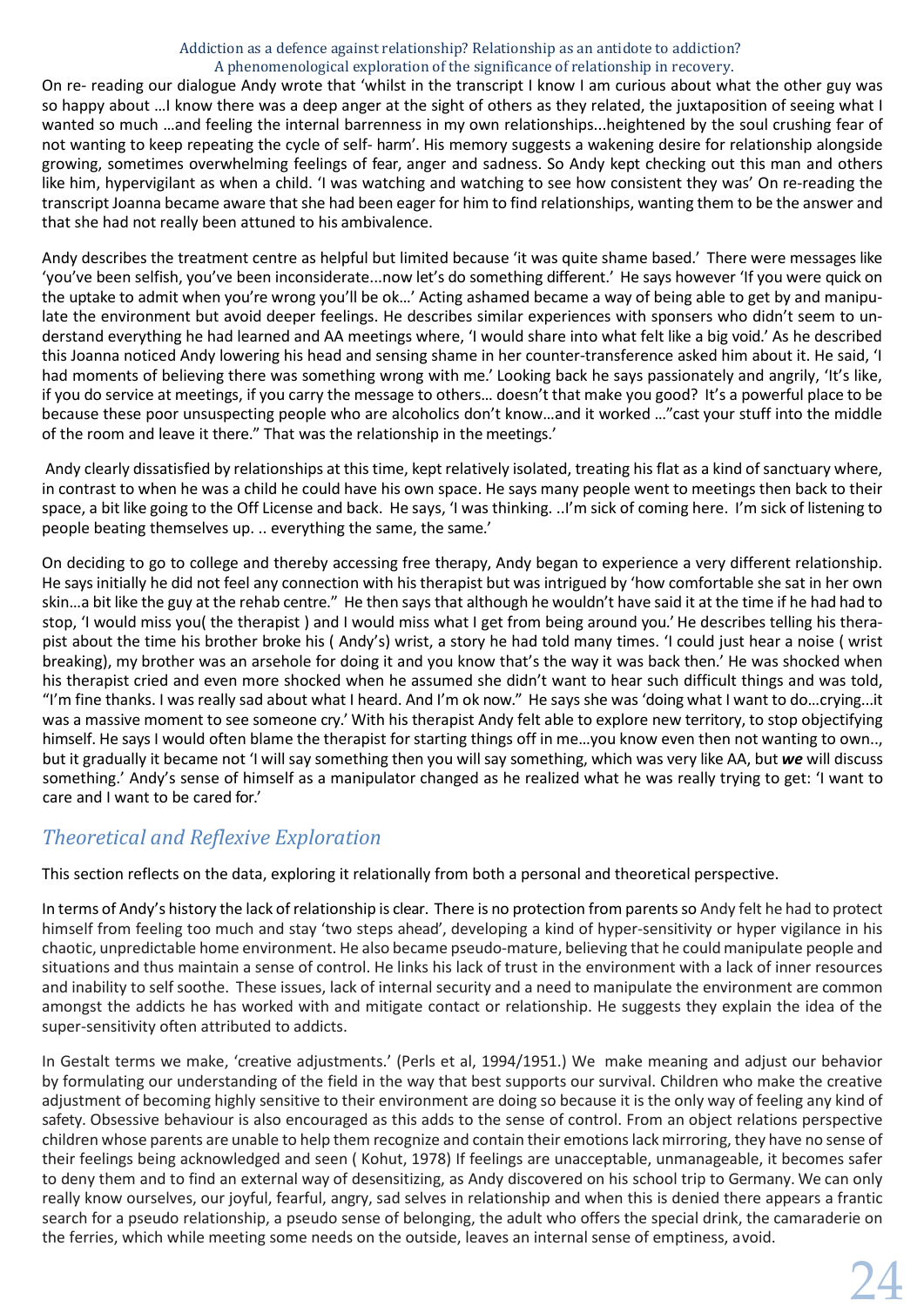Our reflections indicated clearly that Andy's early history was characterised by lack of contact and that his prime way of relating became through drink, making what seemed like superficial relationships with others only through this medium. In fact the strongest relationship seems to become with alcohol itself. At one point he says 'I feel that addiction was almost a safe relationship as opposed to risking falling into the void or nothingness of despair.' In an email discussion Andy wrote 'I feel like saying that relationship created the void and relationship would heal the hurt and fill the void, but what a journey and so complex- I have the image of a minefield in my mind.'

Andy's story suggests that although relationship is important to recovery, the timing and type of relationship is crucial. There was a time when he needed to observe others, to be around them, for contact to be available but not forced- the nurse in the hospital, those residents of the treatment centre who really evidenced a desire to live. This provided the possibility of a different world, a big planet. From Stern's developmental perspective this suggests a reworking of the phase of the emergent self, where the child is developing sufficient security to be curious, to be allowed to explore his world (Gilbert and Evans 2000, p26.) It was clear that contact at this stage in recovery is also frightening. For someone who has been close to dying there is a strong sense of 'juxtaposition' to the 'barrenness inside. ' When the experience of genuine contact and attunement stirs memories of what was missing in the past, there isthe potential for defensive reaction based on fear, anger and shame. (Erskine, 1995) Pacing is important at this time. We noticed Andy's need for privacy in his flat, something he had lacked in his history.

Andy also indicates an initial acceptance of the treatment ideology, the shaming stance of the other. This seems to involve the development of a kind of pseudo –identity who can manage the externally produced shame and in doing so deflect from the deep sense of shame inside. Shame is felt when aspects of the self are deemed unacceptable, are not met by the environment. Consequently if, as a child angry or sad feelings are not met, these angry, sad parts of the self eventually become shame bound and inaccessible. (Kaufman,1991) There is a similar process with other spontaneous emotions including joy and excitement. Eventually the whole of the self becomes shame bound and shame defenses are necessary in order to survive. These are the child's creative adjustments and may include rage, dissociation, self harm and addiction. By desensitizing the real need, alcohol keeps the addict in a vicious loop. As soon as painful feelings begin to emerge the immediate adjustment is to move swiftly to action by drinking and so fix the gestalt in an unhealthy way, thus avoiding awareness of the deep source of the pain. Shame binds are made up of introjects, messages absorbed from the environment and taken in without real assimilation. (Lee, 1995) The developing child learns, 'I'm bad, My parents can't protect me so I must protect myself. The world is a hostile, violent, lonely place where some people just don't get it and nothing is safe'

Perhaps what happens at this stage of recovery is that a new set of introjects are absorbed, where shame seems manageable if one espouses the doctrine of self flagellation. The addict can embrace the identity of abstinence and recovering alcoholic, with clear rules about how to engage with others and the world. Andy said he saw the treatment centre as somewhere to get through, as 'relatively easy as there were lots of rules so that I can say and do the right things.' There is an objectification of the self- an 'I-it.' (Buber, 1923/1996) For some people this may be as far as they are able to go, venturing further into contact may feel unsafe.

For Andy this I-it stance continues as he begins therapy, but from Stern's perspective he begins a movement to the phase of 'the Core self'. (Stern, 1985) Evans and Gilbert (2000, p26) summarise the key issue in this phase as identity. 'Whilst curious about you I am mostly concerned about me.' Andy is curious about how his therapist sits comfortably in her own skin but is mostly concerned to be seen and mirrored, to have his feelings verified and understood. 'It was a validating experience…I have been this tough…what I have been through is tough.' There is a sense of moving from I-it to swinging between I-it and I thou. (Evans and Gilbert, 2000)

Continuing therapy he is supported to move into the inter-subjective phase of contact (ibid), this being evidenced as he begins working in the treatment centre himself. There he is able to use his personal experience and at the same time look for the uniqueness in each story. Andy wrote that although drink was figural in his environment and therefore his favoured creative adjustment, that this is not the case for all addicts. We believe the focus needs to be on the deficits in any client's early relationships, how these have created their unique adjustments and how this leads to the defense against relationship in the present. The work of Clemmens (2005) supports the idea of working developmentally towards fuller contact and relationships.

Wheeler (1995) suggests that support in the form of connection is the antidote to shame. The opportunity to share his story in therapy, to be able to explore the darker parts without judgment, without having to recite the litany of shame at past behaviours, offers Andy the opportunity to move into Stern's verbal phase. This brings 'the ability to create and share a joint meaning of our experience with others.' (Gilbert and Evans, 2000, p.95) Andy also describes a desire to read as much as possible and a keenness to put his thoughts on paper.

25 Stern's phases culminate with the narrative phase, when the child develops a reflective sense of self, who thinks about and evaluates courses of action and his/her stance in relation to the world. It is linked with the child's interaction with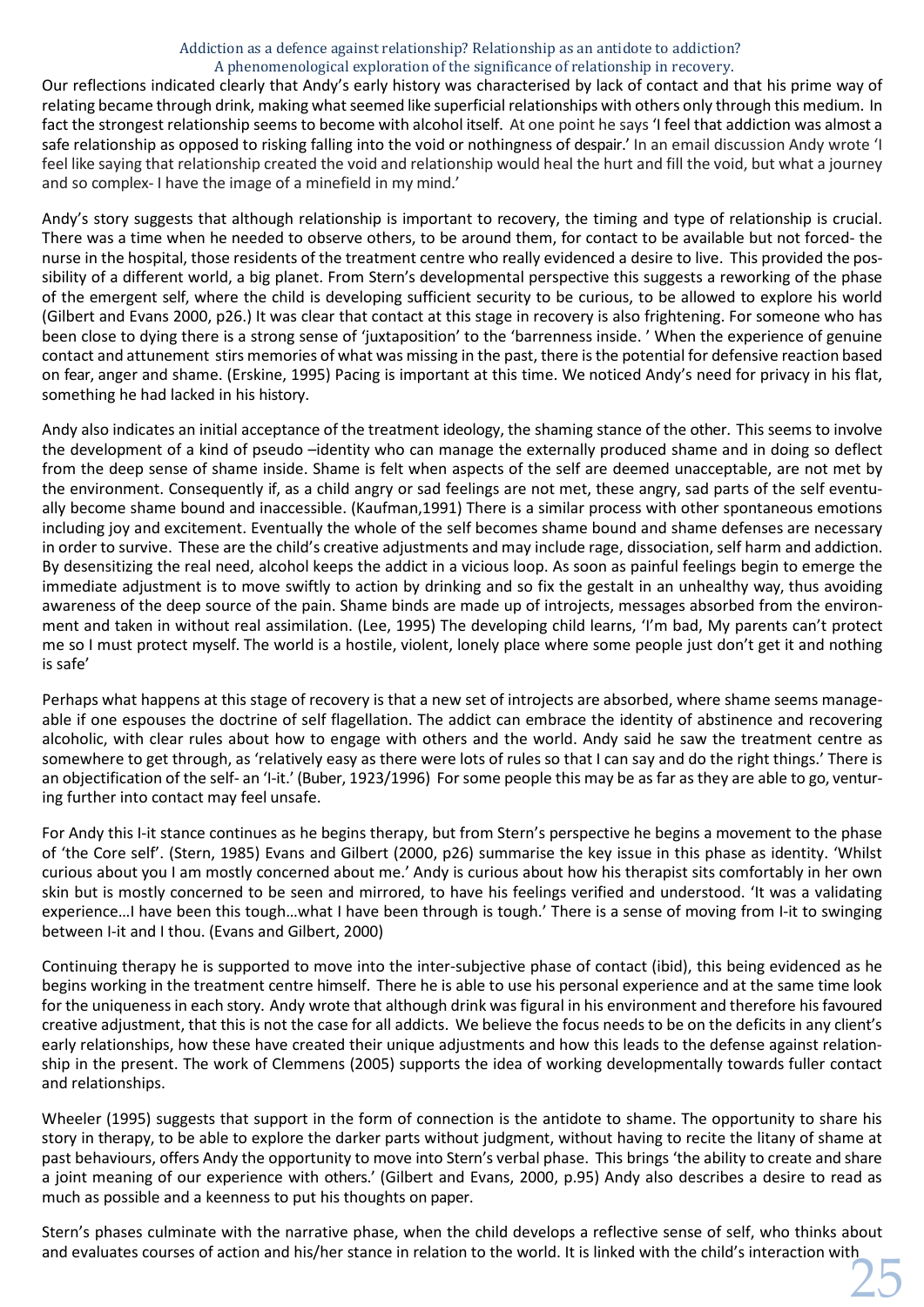the mother, even if she was not present at the events being narrated. Gilbert and Evans ( ibid) refer to the power of the supervisor in this regard and their warning also resonates for the co-researcher!

This narrative phase seems evident in our research, though as all phases incorporate the previous ones, it was also important to be aware of earlier needs. Andy's heuristic reflections are supported by Joanna's inquiry and gentle mirroring. The strength of our relationship was important in conducting the interview dialogically. We discuss how our contact always felt significant to both of us, how we had a sense of trust from the beginning, when Andy was a second year trainee and Joanna was a beginning supervisor, how Andy had carried around a piece of paper on which Joanna had written, 'You're a star.'

At times looking at the transcript in terms of our relationship was painful. Andy linked this to a sense of heightened paranoia in the process of recovery and a need for the therapist to be 'therapeutically robust' and prepared to really stick with the client. Perhaps this also links with the length of time and amount of material generated as we have undertaken this project- the need to really prove the relationship and deepen the contact over time. The project required both of usto be willing to take risks at the contact boundary, to share our vulnerability and move beyond the shadow ofshame.

There is a mother/ son aspect to our contact. The transferences are triggered probably in part by our age difference, by Andy's yearning for a mother who really saw him and by Joanna's seeing in Andy aspects of her own son. Andy's determination to live his life in recovery and to create meaning from his experience echoed her son's struggle with and recovery from cancer. The transference is captured in the following email conversation, which took place when Andy wrote in more detail about his adolescence.

Joanna: I've just read what you've written and find myself feeling really sad- sad with a very physical sense to it. I'm writing it down so I don't lose it. I realise I didn't know about this part of your life and I'm glad you are telling me about it. At the same time I find it painful to read so am wondering what it's like for you to write…

Andy: I've always wanted you to know more about my history and to know you more. I think somewhere in the painful hope that you would come and get me. You remind me of a woman who noticed how scared I was one night in Morocco when I was little, she sat and stroked my head all night in a strange bar…I remember I was worried she wouldn't like me because I wassweating..

Joanna: I do wish I'd been there to come and get you.

# *Criitical Evaluation of the Methodology.*

Working relationally in this way has been enriching personally and professionally. It enabled us to go very deeply into Andy's experience, using our relationship to bear witness to profound suffering and outstanding achievement. Our relationship has developed alongside our understanding of the significance of relationship in recovery. Our work evidences what we held previously as more intuitive thoughts and feelings, and has brought new insights. We have felt able to embed these in a clearer theoretical framework. We have drawn on our strengths, the fact that we are both psychotherapists, Andy's personal experience and closer familiarity with the field, Joanna's experience as a writer and researcher. Our trust and belief in each other has been vitally important. We have been appreciative and considerate of each other's input and stayed open to learning.

At the same time it has been a very long process, with an extensive incubation period. We have had to be committed to making time to meet and discuss our work, despite distance and busy personal and professional lives. It would not be an easy model to follow, without a depth relationship, willingness to be open on both sides, and the ability to work with and through shame. Both of us have had moments of anxiety when sending work to the other to read. There are also many other areas, which we have explored, but which would need more space to share, for example the involvement of nonalcoholics in recovery work.

Dialoging openly in this way and sharing the outcome required courage, being available at the contact boundary. Andy's willingness to share his story with readers is particularly courageous and demonstrates his commitment to supporting others. We remain aware that some of the data is shocking but to sanitise it would be to devalue Andy's experience and diminish the challenges faced by people in recovery.

# *Conclusion and Implications for Practice.*

Andy has experienced and worked with a treatment programme founded on an adaptation of the 12 step programme called 'Recovery Dynamics'. We wish to acknowledge the sensitive and relational work done by some of his colleagues there. He feels there are both attributes and some limitations to the programme's approach. The fellowship addresses the anti-social nature of addiction, providing a crucial forum for re-integration into society and a place to develop lost social skills. Many people refer to their home group as their recovery family and feel a sense of belonging. The structure and reliability are important as low self esteem makes it difficult for people to believe that others care and will listen. The ca-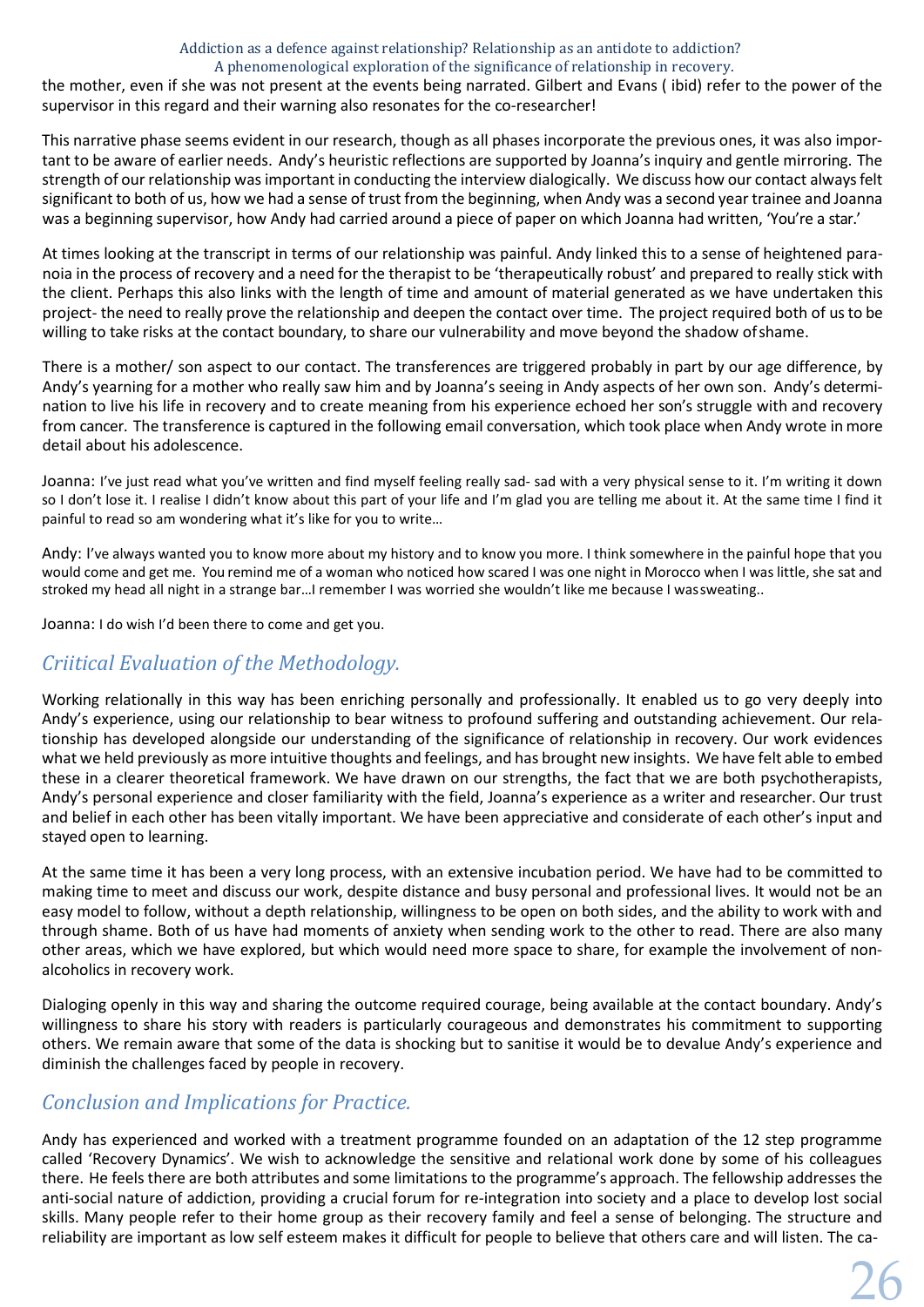maraderie, that is referred to in the original text of Alcoholics Anonymous is seen as one of the cornerstones of its success.

However his experience suggests there is also a danger that some people, themselves in recovery, offer care via an unacknowledged hierarchy, defending against their own shame as recovering substance abusers by transferring shame onto others. They dissociate and retroflect or hold back feelings, whilst projecting disowned attributes of the self, onto newcomers.

We feel there is a point at which confluence, merging with the other who has experienced similar issues can be extremely helpful. In recovery there can be a strong desire for twinship, the desire to see oneself in the other, (Kohut, 1971.) The confluence generated supports the client to take in a new set of healthier introjects, absorbed from the programme. However these introjects can also define the client's identity as that of a recovering alcoholic, bound by shame in relation to their past behaviour. Andy has observed a tendency in many groups to refer to anyone without a substance problem as 'the others' or as 'normal'.

Our research suggests the pacing of therapeutic work is important. Understanding and personal experience of addiction on the part of the therapist, can offer an accelerated therapeutic alliance if someone is desperate for recovery, potentially making the client more vulnerable to this process.

For some people, abstinence as a goal in itself may actually mean staying out of contactful relationships. Experiencing deeper contact may bring the risk of feeling overwhelmed by unmanageable feelings, the juxtaposition, with what has been missed seeming too painful to bear. For some recovering alcoholics externalizing shame by embracing a survivor identity may be as far as they feel able to go.

Time and patience are necessary for people to really discover and re-integrate those parts of the self that have been lost, to explore the dark places without judgment and move beyond the shadow of shame. The original AA text advises the reader to get down to 'causes and conditions' whilst emphasizing altruism and not being self centred. This focus on the other is helpful but limited if there is no space for difference. True contact requires the appreciation of difference and it is only through contact that we can really know ourselves and in doing so are able to see and know the other. (Evans, 1996)

Clarissa Pinkola Estes suggests, writing of women surviving sexual abuse, 'if we stay as survivors only, without moving to thriving, we limit ourselves and cut our energy to ourselves and our power in the world…' (in Dolan, 1998 p.6) This also seems true of survivors of alcohol addiction and the circumstances, which led to that becoming their creative adjustment. Dolan (ibid, p7) suggests that survivor could be one of many badges and that moving beyond this is living, 'according to the totality of who you really are as a person deep inside,' with subsequently enhanced relationships and experiences. It seems relationship isn't simply the antidote to addiction as such, but a way of moving '*beyond recovery'* in the traditional sense.

Our research suggests that it is important to work dialogically from a secure base, re- visiting developmental phases and deficits at the client's pace. This allows the reworking of developmental issues, the discovery of buried parts of the self and the appreciation of each person's unique difference. Doing so offers the opportunity to live life more fully, in vibrant contactful relationship with the self and others.